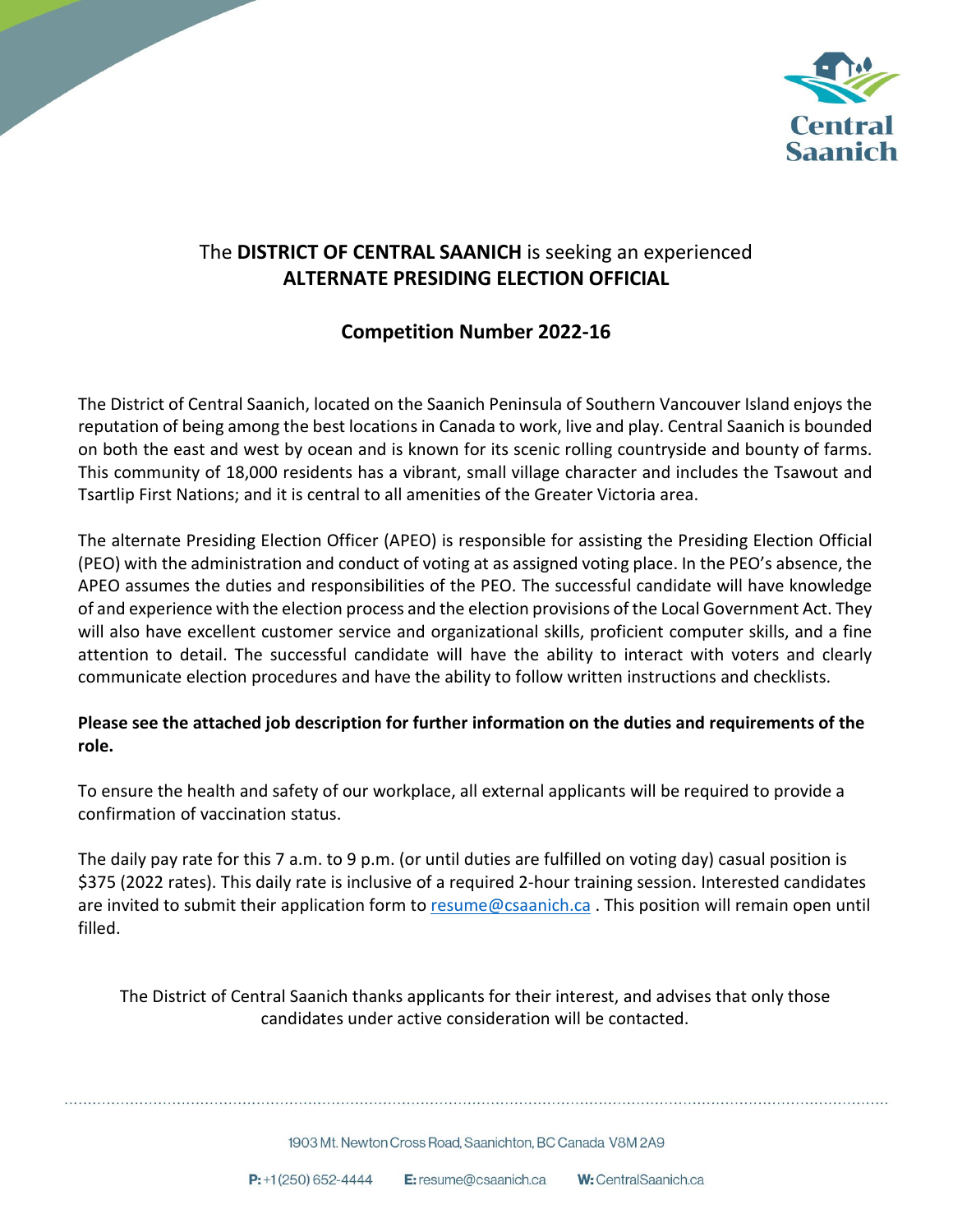

# Job Description- Elections **Alternate Presiding Election Official** (Casual) Rate of pay: \$375.00

#### **General Accountability:**

The Alternate Presiding Election Officer (APEO) is responsible for assisting the Presiding Election Official (PEO) with the administration and conduct of voting at an assigned voting place. In the PEO's absence the APEO assumes the duties and responsibilities of the PEO.

#### **Expectations**

- Must attend mandatory training session
- Must visit assigned voting location prior to voting day or prior to location being open to the public
- Must be able to work on General voting day from approximately 7 a.m. to 9 p.m. or until duties are fulfilled on General Voting Day; and,
- Must pick up and drop off of election supplies at election headquarters on General voting day

#### **Nature and Scope of Work**

- Assists the Presiding Election Official with the setup of the voting place, including the vote tabulator, laptops, ballot box and all other equipment and supplies.
- Performs opening checks on the vote tabulator.
- Ensures the integrity of the voting place including perimeter checks for political signs placed in proximity to the voting place and monitoring the use of cell phones.
- Verifies voters' eligibility to vote.
- Supervises electronic voter registration.
- Assists voters as may be required through the voting process.
- Closes the vote tabulator.
- Supervises the packing of equipment and supplies and the closing of the voting place.
- Assists the PEO in other duties as required.
- Following all applicable policies and processes
- Performing other related duties as required